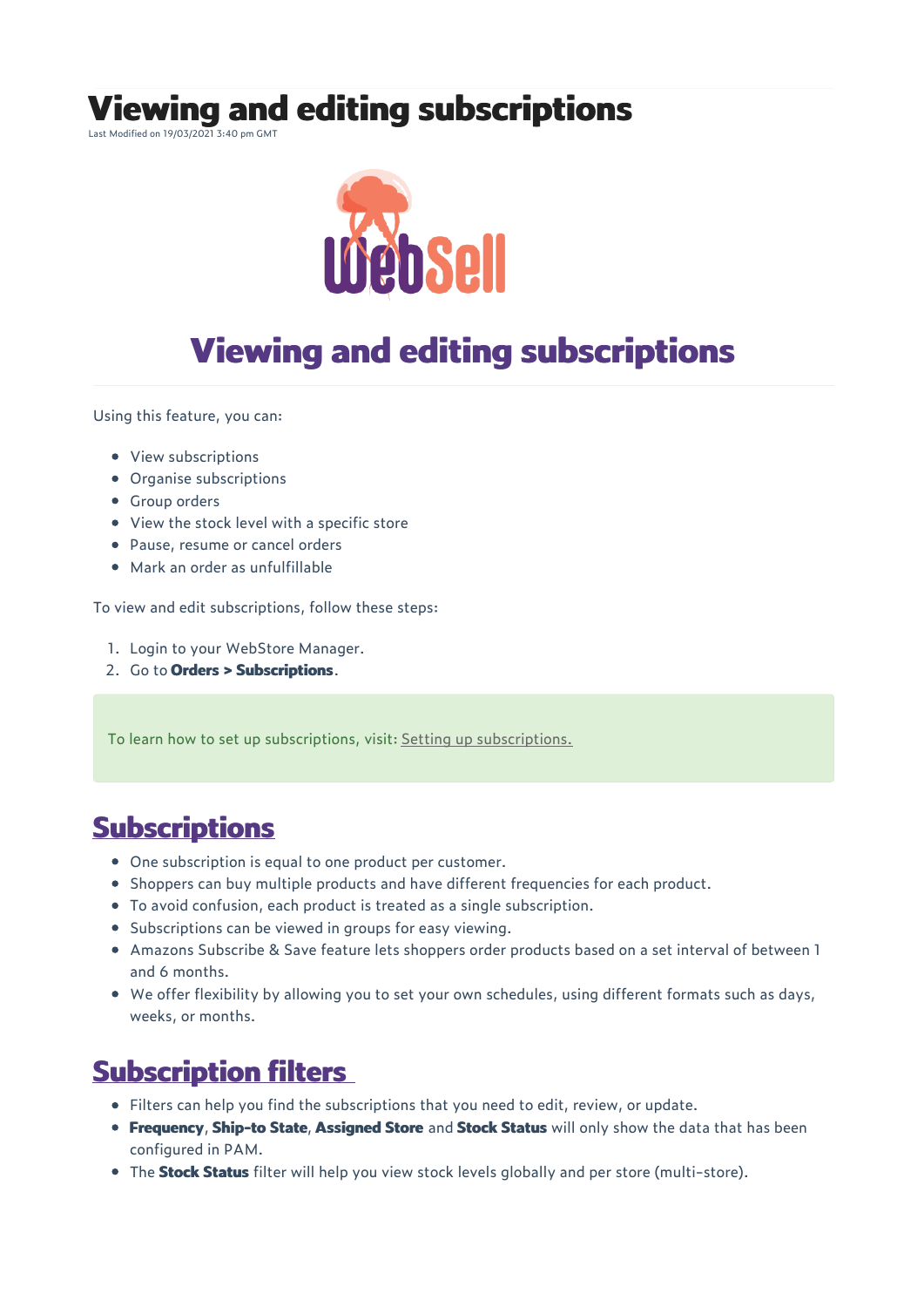

The **Assigned Store** filter will help you handle your stock levels and plan for fulfilment (i.e using the **Stock Status** filters)

| <b>Status</b>                         | Frequency             | <b>Ship-To State</b> | <b>Assigned Store</b> | <b>Stock Status</b>   | <b>Next Recur From</b> | <b>Next Recur To</b> |
|---------------------------------------|-----------------------|----------------------|-----------------------|-----------------------|------------------------|----------------------|
| (Problematic)<br>$\checkmark$         | (all)<br>$\checkmark$ | (all)<br>$\check{ }$ | (all)<br>$\checkmark$ | (all)<br>$\checkmark$ | dd/mm/yyyy             | dd/mm/yyyy           |
| Group By                              | Search                |                      |                       |                       |                        |                      |
| Customer & Next Recur<br>$\checkmark$ | Enter keywords        |                      |                       |                       |                        |                      |

## **Subscription grouping**

- If all information is the same, subscriptions can be viewed in groups.
- Grouping can help when you're looking for a specific customer or order.
- $\bullet$  It will also help minimise the number of emails the client and shopper receive.
- You can group your subscriptions in the following ways:
	- Customer & next recurring order
	- o Product & next recurring order
	- No grouping
- Grouped subscriptions can not be edited individually.
- Your customers will only see their individual order.



| <u>95,</u><br><u> 101</u> | Jane Doe | Feb 5, 2021 | New | Every 2 weeks | 95: Women's Cotton Cap<br>(COTCAP) | 2.00 | 49.00     |
|---------------------------|----------|-------------|-----|---------------|------------------------------------|------|-----------|
|                           |          |             |     |               | 101: Tea Bag (TEA)                 | 2.00 | 10,000,00 |
|                           |          |             |     |               |                                    |      |           |

## **Subscription options**

| Export to CSV (All) 4 Send Email (4 Records) & Substitute 4 Items R Assign Store (4) Il Pause (4) Resume (4) X Mark 4 Unfulfillable X Cancel (4) |  |  |  |
|--------------------------------------------------------------------------------------------------------------------------------------------------|--|--|--|
|                                                                                                                                                  |  |  |  |

Using the subscription options, you can:

- Export individual or all recurring orders into CSV format
- Send emails to customers about their orders
- Substitute items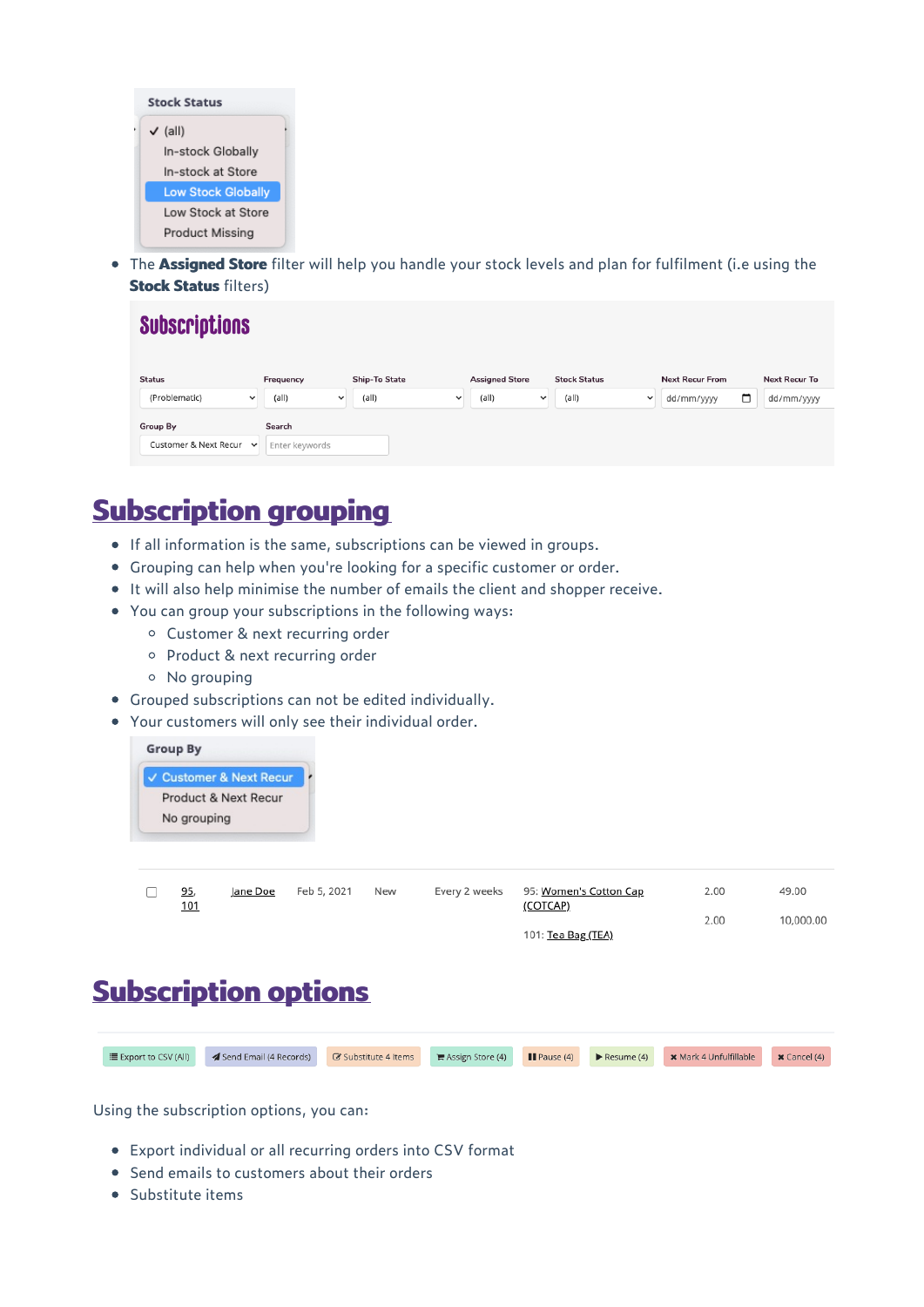- Assign orders to specific stores
- Pause, resume or cancel orders
- Mark an order as unfulfillable

Learn more: Subscription options.

### **Subscription orders**

View customer order details by clicking the order number.



- There are two price fields:
	- **Product price for last order** Shows how much the shopper paid for their last order.
	- **Calculated product price for next order** If an item is substituted or altered the updated price can be seen here.

PRODUCT PRICES (DISCOUNT INCLUDED)

**Product Price for last order:** \$19.94 **Calculated Product Price for next order:** \$27.00

- Discounts are a fixed number because it gets updated on each order.
- Editing the shipping costs will update the price of the shipping method.